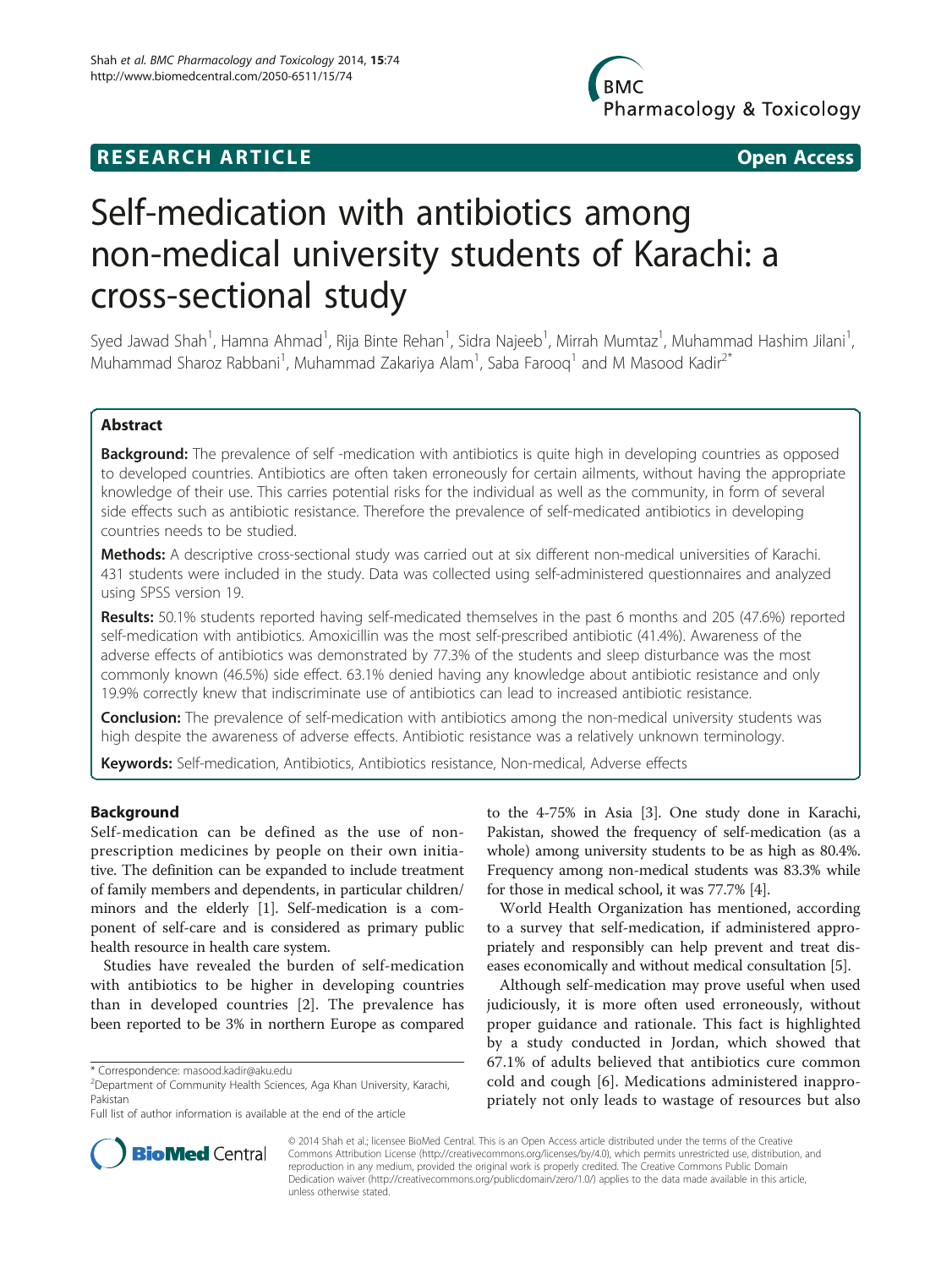carries potential serious and life-threatening adverse effects for the users [\[3,6\]](#page-6-0). Research of health seeking attitudes in different parts of the world reveals that self-medication (with any drug) is higher among the literate, the young and people in low and middle income countries. The same study also highlights that 82.5% of the students are aware of some form of harm caused by self-medication [[7-9\]](#page-6-0).

The misuse of antibiotics is a serious problem in several respects. The medical community may be aware of the seriousness of this rising problem but this is not reflected in the non-medical community, which is still relatively unaware of any such issue. This was exhibited in one study in Italy, which showed that only 9.8% of the general public knew the definition of antibiotic resistance and only 21.2% knew when was it appropriate to use antibiotics [\[2](#page-6-0)]. Another study conducted in Yemen and Uzbekistan showed that 49% of respondents discontinued antibiotics as soon as they started feeling better [[10](#page-6-0)].

The developing world is the hub for the emergence of rapidly mutating and resistant strains of several pathogens, including S. pnemoniae, S. typhi, and Shigella species [[11-13\]](#page-6-0). Emergence of antibiotic resistant strains of several pathogens is linked directly to the use of antibiotics and with their unregulated use (or misuse) [\[11](#page-6-0)]. Secondly, unregulated use of antibiotics results in improper dosing (over and under dosing), which may adversely affect the person being administered the drug. Thirdly, antibiotics have their own side effects and hazards, which need to be considered, in particular, for people with other co-morbids.

Public education and enforcing and implementing laws about prescribed medications can help decrease the rate of self-medication as shown by previous researches in the developed world [\[3,14](#page-6-0)]. Therefore, ideally, antibiotics need to be regulated via prescription-only sales. Legally, the sale of antibiotics is regulated on a 'sold on prescription only' basis and this needs to be put into effect in reality as well [\[5,15](#page-6-0)]. So for implementation of such policies and carrying out general awareness programs, information should be available about how common the use of self-medicated antibiotics is. Therefore, we aimed to provide the prevalence of self-medication with antibiotics amongst the university students of Karachi, who are not associated with health care or medicine.

#### Methods

#### Study design and setting

This study was a descriptive cross-sectional study where the prevalence of self-medicated antibiotics among the university students of Karachi was investigated. The study was conducted in six different non-medical universities of Karachi, which included two engineering universities, one business and management university, one art university and two multi-disciplinary universities.

#### Sample size calculation

Previous studies in Karachi showed the prevalence of self-medication to be 75% - 80% [\[4](#page-6-0)]. Hence using 80% as a reference prevalence of use of self-medicated antibiotics in university students of Karachi, the sample size was calculated to be 246, at confidence level of 95%. For the second objective of this study, prevalence of each risk factor from previously conducted researches was used, which generated a sample size of 400. Lastly, prevalence of knowledge of adverse effects was taken to be 62%, and the aggregate sample size was calculated to be 423 after 10% inflation. Therefore, 425 individuals were planned to be approached and by the end, a total of 431 students answered the questionnaire (Additional file [1\)](#page-5-0).

#### Inclusion and exclusion criteria

All male and female students enrolled in undergraduate or postgraduate programs in universities of Karachi who understood English were included. Medical, paramedical and pharmacology students were excluded from the study.

Self-medication was defined as use of any medication, in the past 6 months, with one's own accord, which was not prescribed by a doctor. A time period of 6 months was chosen to eliminate recall bias amongst those who had used antibiotics and were likely to recall it in this adequate time period, with those who had not used antibiotics and would also clearly remember not having used them.

#### Data collection procedure

A convenience sampling method was used to complete the required sample size. Students were approached in the areas specified by the respective university managements. Informed consent, both verbal and written, was taken from the study volunteers. The self-administered questionnaire was then filled by the students and returned back to our questionnaire administrators.

#### Date collection tool

A paper based questionnaire was used for data collection. The questionnaire was divided into three sections (A, B and C), each of which was preceded by statements to clarify the nature of questions that would follow, for the benefit of the subject. Details of this questionnaire are as follows: Section A, containing 6 items, assessed subject demographics, including age, sex, year in university, health insurance, household income. These were all close ended questions. Data is reflected in results Table [1](#page-2-0), which is a summary of the data collected in this section. Section B, containing 7 items, assessed frequency of use of self-medicated antibiotics in the past 6 months along with the type of antibiotic used. A brief description of the definition of self-medication preceded the start of this section. Subjects were thence asked about self-medication in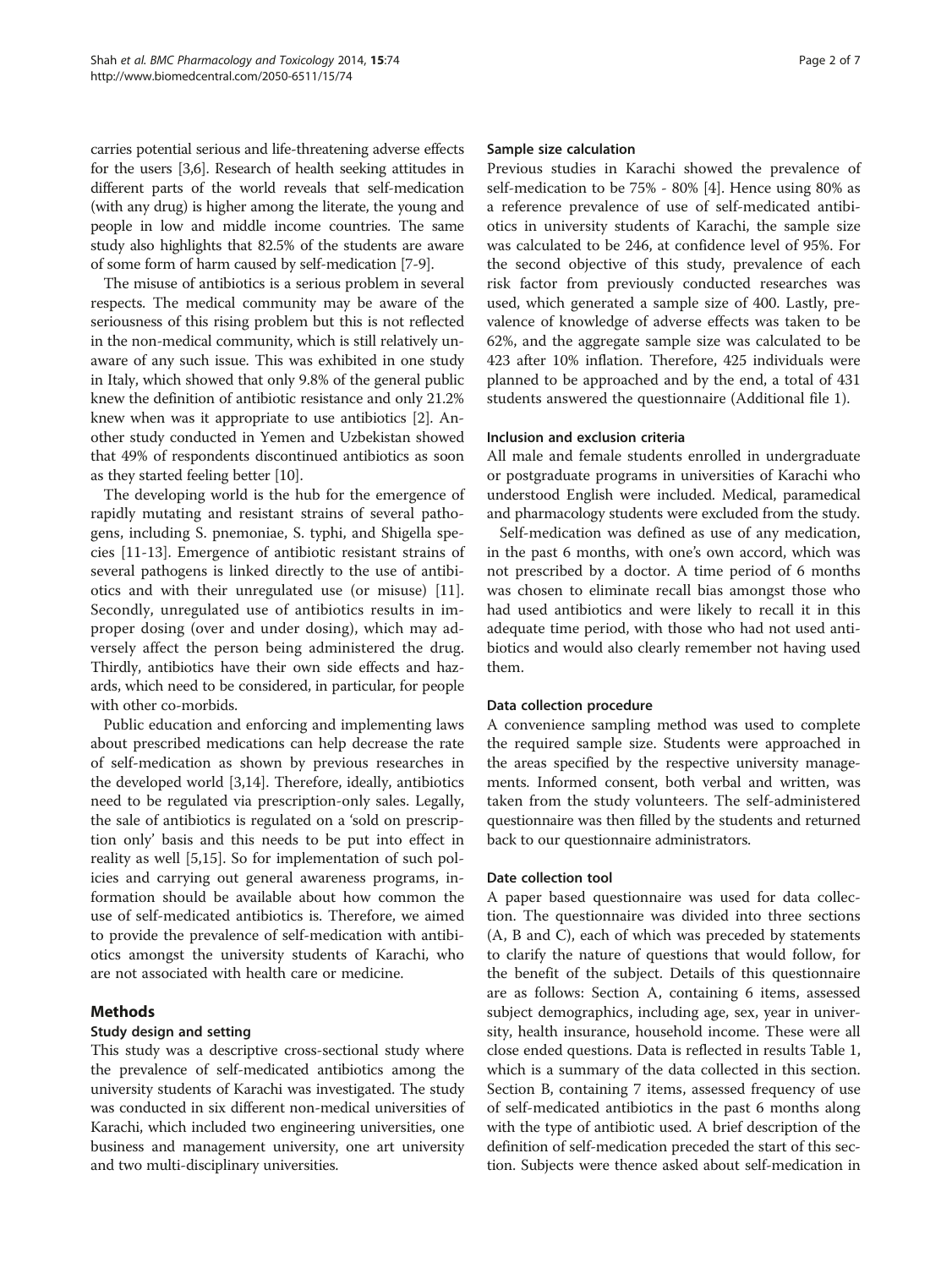|                             |                |                | Students using self-medication ( $n = 205$ ) Students not using self-medication ( $n = 226$ ) |                | Odds ratio (95%        |
|-----------------------------|----------------|----------------|-----------------------------------------------------------------------------------------------|----------------|------------------------|
|                             | Frequency (n)  | Percentage (%) | Frequency (n)                                                                                 | Percentage (%) | confidence interval)   |
| Gender                      |                |                |                                                                                               |                | $0.903(0.615 - 1.326)$ |
| $\cdot$ Male                | 123            | 60             | 130                                                                                           | 57.5           |                        |
| • Female                    | 82             | 40             | 96                                                                                            | 42.5           |                        |
| <b>TOTAL</b>                | 205            |                | 226                                                                                           |                |                        |
| Year in university          |                |                |                                                                                               |                |                        |
| $\cdot$ 1 <sup>st</sup>     | 116            | 56.6           | 132                                                                                           | 58.4           |                        |
| $\cdot$ 2 <sup>nd</sup>     | 41             | 20             | 39                                                                                            | 17.3           |                        |
| $\cdot$ 3 <sup>rd</sup>     | 16             | 7.8            | 21                                                                                            | 9.3            |                        |
| . $4^{\text{th}}$           | 29             | 14.1           | 29                                                                                            | 12.8           |                        |
| $\bullet$ $5^{\text{th}}$   | $\mathbf{1}$   | 0.5            | 3                                                                                             | 1.3            |                        |
| $\cdot$ >5 <sup>th</sup>    | $\overline{2}$ | $\mathbf{1}$   | $\overline{2}$                                                                                | 0.9            |                        |
| Marital status              |                |                |                                                                                               |                |                        |
| · Single                    | 197            | 96.1           | 214                                                                                           | 94.7           |                        |
| • Married                   | $\overline{3}$ | 1.5            | $\,8\,$                                                                                       | 3.5            |                        |
| • Divorced                  | 5              | 2.4            | $\overline{4}$                                                                                | 1.8            |                        |
| Household income            |                |                |                                                                                               |                |                        |
| $\cdot$ <50,000             | 51             | 26.8           | 64                                                                                            | 30.9           |                        |
| $\cdot$ 50,000 to <100,000  | 73             | 38.4           | 66                                                                                            | 31.9           |                        |
| $\cdot$ 100,000-150,000     | 38             | 20             | 32                                                                                            | 15.5           |                        |
| $\cdot$ >150,000            | 28             | 14.7           | 45                                                                                            | 21.7           |                        |
| Healthcare expenses covered |                |                |                                                                                               |                | 1.186(0.804-1.750)     |
| $\cdot$ Yes                 | 116            | 57.4           | 136                                                                                           | 61.5           |                        |
| $\cdot$ No                  | 86             | 42.6           | 85                                                                                            | 38.5           |                        |

<span id="page-2-0"></span>Table 1 Distribution of demographic factors among non-medical students of Karachi

the past 6 months in general and then with respect to antibiotics alone. Subjects were given a list of generic along with market names of some of the most commonly used antibiotics. However, an additional option of 'other antibiotics used' was also presented for the ease of the subject and was the only open ended option in this section. Data is reflected in Table 2, which is a summary of the data collected in this section. Lastly, Section C assessed knowledge of adverse effects of antibiotics. This section

Table 2 Shows frequency of self-medicated antibiotics among non-medical university students of Karachi

|               | Used once<br>$(n = 127)$ | <b>Used twice</b><br>$(n = 51)$ | More than<br>twice $(n = 54)$ |
|---------------|--------------------------|---------------------------------|-------------------------------|
| Ciprofloxacin | 16(7.6%)                 | $6(2.9\%)$                      | 5(2.4%)                       |
| Cotrimoxazole | 12(5.7%)                 | 3(1.4%)                         | 5(2.4%)                       |
| Amoxicillin   | 47(22.4%)                | 19(9%)                          | 21(10%)                       |
| Ampiclox      | 7(3.3%)                  | 3(1.4%)                         | $3(1.4\%)$                    |
| Ampicillin    | $4(1.9\%)$               | $1(0.5\%)$                      | $2(1.0\%)$                    |
| Erythromycin  | $8(3.8\%)$               | 3(1.4%)                         | $3(1.4\%)$                    |
| Metronidazole | 33(15.7%)                | 16(7.6%)                        | 15(7.1%)                      |

contained questions, where subjects were asked to check as many adverse effects they thought were possible, with the option 'others' as the only open ended question. Knowledge of the term antibiotic resistance and knowledge about effect of antibiotic use on resistance was assessed using close ended questions. The data from this section is reflected in Table [3](#page-3-0).

The tool underwent a pilot phase where 30 subjects who met the inclusion criteria were asked to respond to the questionnaire. Data collected was analyzed and feedback was taken from the subjects about possible difficulties faced. No difficulties were faced by either subject or researcher. However, the data from these 30 subjects was not included in the study sample or result.

#### Data entry and analysis

Epidata 3.1 was used for data entry. Data analysis was performed using SPSS version 19. The software was used to run a descriptive analysis and the frequency tables generated were used to calculate the prevalence of selfmedication. Frequency of use of different classes of antibiotics and frequency of the reasons which led to use of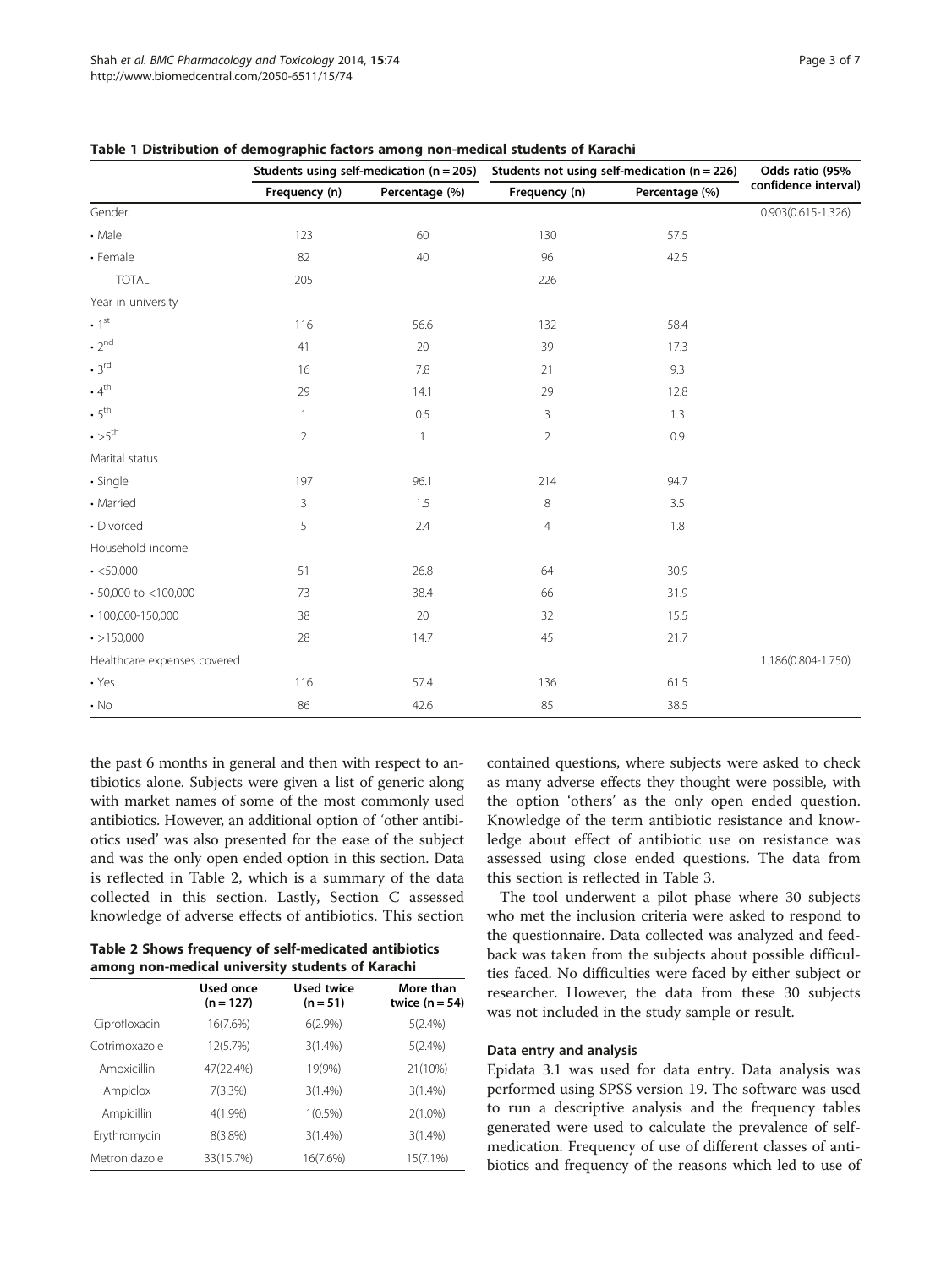<span id="page-3-0"></span>Table 3 Knowledge of adverse effects caused by antibiotics

| Symptoms                | Frequency (n) | Percentage (%) |  |
|-------------------------|---------------|----------------|--|
| Diarrhea/abdominal pain | 99            | 23.1           |  |
| Nausea/Vomiting         | 127           | 29.7           |  |
| Allergic Reactions      | 166           | 38.8           |  |
| Yellow eyes/skin        | 51            | 11.9           |  |
| Tiredness/Dizziness     | 128           | 29.9           |  |
| Headache                | 143           | 33.4           |  |
| Fever                   | 79            | 18.5           |  |
| Kidney problems         | 64            | 15             |  |
| Liver problems          | 47            | 11             |  |
| Teeth discoloration     | 36            | 8.4            |  |
| Muscle/joint pain       | 65            | 15.2           |  |
| Numbness/tingling       | 35            | 8.2            |  |
| Sleep problems          | 199           | 46.5           |  |
|                         |               |                |  |

self-medicated antibiotics was also calculated using descriptive analysis. Chi- square test of association was conducted for association of factors between self-medicated antibiotic users and non-users. We also calculated prevalence of awareness of side effects and frequency of most common adverse effects experienced by participants. Finally, frequency of knowledge regarding antibiotic resistance was also calculated.

#### Ethical consideration

Ethical clearance was given by Ethical Review Committee of Aga Khan University. Prior permission was sought from all 6 universities before conducting surveys among their students. Informed consent forms were signed by the study participants. Confidentiality was maintained by separating the filled questionnaires with the consent form.

#### Results

#### Study population

Four hundred and thirty one (431) non-medical University Students from Karachi, Pakistan were surveyed. Mean age of these students was  $20.04(\pm 1.74)$  years. The proportion of males was 58.7% while that of females was (41.3%). and majority (57.5%) was first year university students. Of the 431 University students surveyed, merely 397 gave information about their household income. About 64% of these respondents had a household income of <100,000 PKR.

#### Prevalence of self-medication and its association with demographic factors

205 respondents (47.6%) reported using antibiotics not prescribed by a doctor in the last six months. There was no statistical significance for frequency of self-medication with antibiotics in relation to sex, marital status, year of university, household income and having healthcare expenses covered, as demonstrated by Table [1](#page-2-0).

#### Trends in antibiotic usage

The most common antibiotic used for self-medication purposes was amoxicillin which was used by 81(41.4%) study participants. Amoxicillin was followed by Metronidazole (30.5%), Ciprofloxacin (12.7%) and Cotrimoxazole (9.5%). Erythromycin and Ampicillin/cloxacillin were used by 6.7% and 6.2% of the sample population respectively and other antibiotics were amongst the less frequently used antibiotics. The frequency of use of each antibiotic is depicted in Table [2.](#page-2-0)

Forty-three (10%) students mistook other classes of drugs for antibiotics. This was assessed using the 'Other antibiotics' option in Section B, where subjects were asked to enumerate any antibiotic other than the ones in the list provided by the researchers that they might have used. The most commonly mistaken drugs were analgesics and anti-allergy medications.

42.8% of students admitted to choosing the antibiotics themselves, 76% percent believed that they knew what antibiotics were and 77.3% of the population knew that antibiotics cause adverse effects.

Of the 217 students who reported using antibiotics, 83 used them to relieve fever (41.1%), 81 for pain relief (40.1%) while 80 students reported use of antibiotic for relief from respiratory symptoms (39.6%). Use for relief from gastrointestinal problems and from urinary symptoms was 15.8% and 6.9% respectively.

The reasons for choosing to self-medicate with antibiotics rather than visiting a certified healthcare professional for their ailments by students  $(N = 211)$  have been reported in Figure [1](#page-4-0).

Out of the 427 people surveyed who answered the question about adverse effect awareness, 330 were aware that antibiotic use could lead to adverse effects (77.3%).

The most common adverse effects that the students knew could be caused by antibiotics were sleep problems (46.5%) and allergic reaction (38.8%). Other adverse effects that students showed most awareness about were headaches (33.4%), tiredness or dizziness (29.9%), nausea/ vomiting (29.7%), and diarrhea/ abdominal pain (23.1%). The complete list of adverse effects thought to be caused by antibiotics by University students is presented in Table 3.

However, only 21.8% of the students (93 out of 427) reported experiencing adverse effects after antibiotic usage. Of the 71 students who specified which adverse effects they had experienced, 19 reported presence of abdominal complaints after antibiotic usage (26.7%), 13 reported an allergic reaction (18.3%), 9 reported sleep disturbance (12.7%), and 8 reported weakness (11.3%).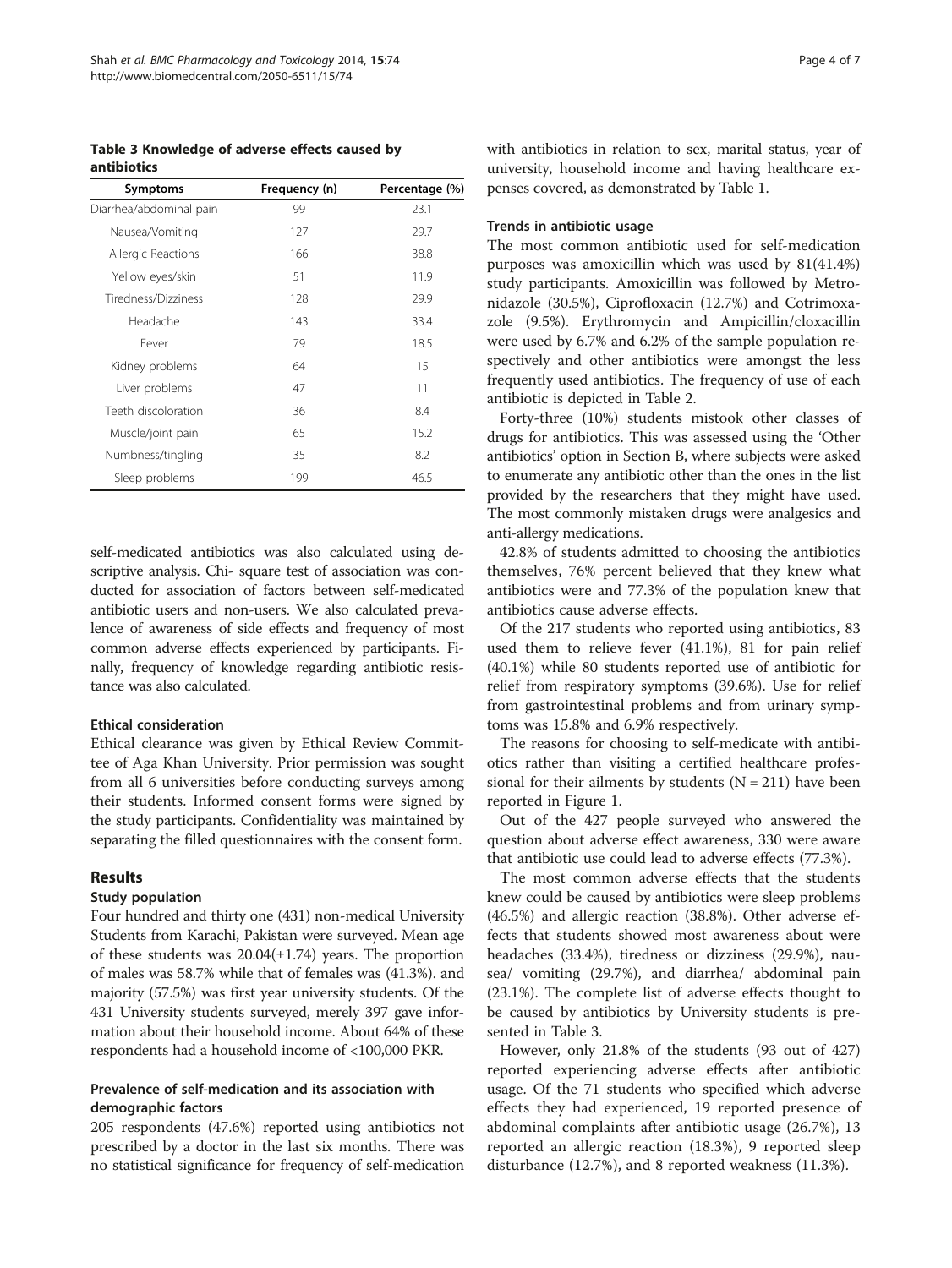<span id="page-4-0"></span>

When questioned regarding the term 'antibiotic resistance', 20.9% of the 425 students reported having heard of it while 63.1% denied having any knowledge about the term. However, as shown in Table 4, only 83 out of 423 students (19.9%) correctly knew that indiscriminate use of antibiotics can lead to increased antibiotic resistance. Majority (64.3%) admitted to having no idea about the relation of antibiotic resistance to indiscriminate antibiotic use.

An interesting fact to note is that 60.3% of the students (n = 123) who had self-medicated with antibiotics reported having heard of antibiotic resistance, showing a significant association between the two ( $\chi^2$  = 1.409, p = 0.494).

#### **Discussion**

The prevalence of self-medication with antibiotics, as previously mentioned, is much higher in developing countries

Table 4 Knowledge of effect of inadequate use of antibiotics on antibiotic resistance

| Effect on antibiotic resistance | Frequency (n) | Percentage (%) |
|---------------------------------|---------------|----------------|
| Increases                       | 84            | 199            |
| Decreases                       | 45            | 10.6           |
| Remains the same                | フフ            | 52             |
| I don't know                    | 272           | 643            |

as compared to developed ones [\[2](#page-6-0)]. This study focused in particular on the non-medical university students.

Our study found out that almost half of our study population had self-medicated with antibiotics in the last 6 months. No study was available for comparison in Pakistan which had studied the prevalence of selfmedication with antibiotics. However, in two studies, the prevalence of self-medication as a whole amongst university students of Karachi was found to be around 80% [[4,9](#page-6-0)]. The possible reasons for this difference could be that our study included self-medication with antibiotics specifically and that too, within the last six months only, whereas the aforementioned studies did not restrict the time period for recall.

In other countries, studies have shown prevalence of self-medication with antibiotics to be 47.8% in Southern China, 79.5% in Sudan and 48% in Iran [\[16](#page-6-0)-[18\]](#page-6-0). Similar trends for prevalence have also been found in studies conducted for general community in Middle Eastern countries [[10\]](#page-6-0).

Our study also assessed various factors that could be associated with the use of self-prescribed antibiotics amongst the study population. No association could be established between the demographic factors such as gender, year of study, marital status, monthly family income, health coverage and self-medication with antibiotics.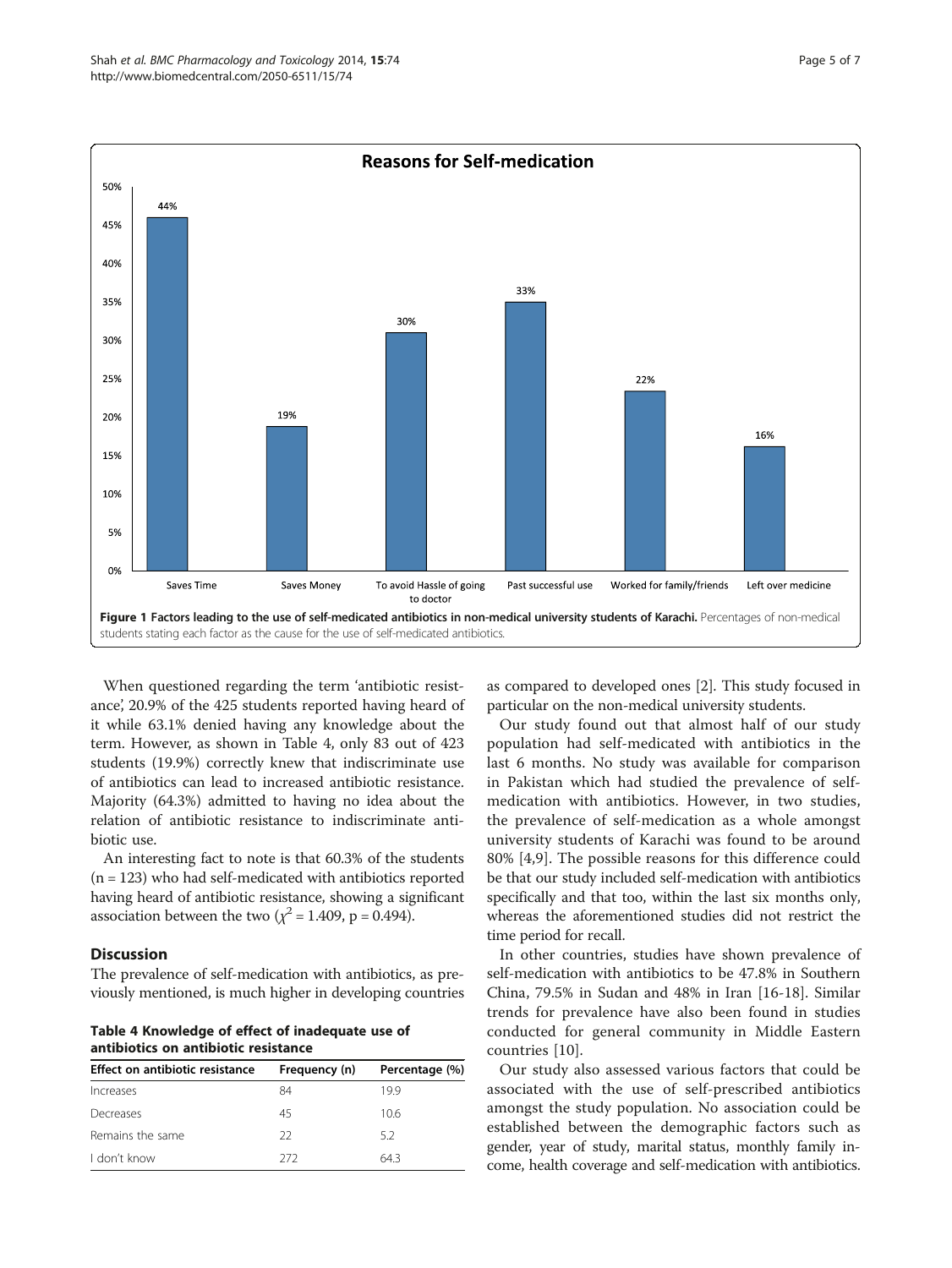<span id="page-5-0"></span>These findings are consistent with the previous studies which found no association between self-medication in general and socio-demographic factors [\[19](#page-6-0)].

Antibiotics carry several risks when used without physician advice. The exact burden of this problem is not known. The results indicate that the three most common reasons for self-prescription were to save time, previous successful experience and avoiding the hassle at clinics. These findings are not surprising considering the fact that most of the health care expenditure in our country is out-of-pocket and the healthcare facilities are already over-burdened; unable to satisfy the health related needs of the general population. For better understanding of this situation, further studies should be carried out to assess the satisfaction of patients with the health care services, especially the outpatient clinics.

Amongst the list of antibiotics given to the participants the most commonly used antibiotics were amoxicillin and metronidazole. This reflects in another study done in Karachi where the most common antibiotic used for selfmedication was metronidazole, followed by co-amoxiclav and amoxicillin respectively [[4\]](#page-6-0). In our study, fever, pain and respiratory complaints were the most common reasons for which the antibiotics were used. This finding matches the common reasons highlighted for selfmedication with antibiotics in previous studies [\[10,17\]](#page-6-0).

A large proportion (42.8%) of students admitted to choosing the antibiotics themselves. This high percentage might be due to our study subjects being educated university students who had access to online learning resources and may think of themselves as well equipped with knowledge of antibiotics. This is also reflected in our study results which showed that around 76% percent believed that they knew what antibiotics were. Further assessing knowledge about antibiotics, it was found that a vast majority (77.3%) of the population knew that antibiotics cause adverse effects and amongst the participants who had self-medicated with antibiotics, a similar proportion was aware of potential adverse effects.

A very small proportion of the total study population, however, had heard of the term antibiotic resistance and an even less had an idea that resistance increased with indiscriminate use of antibiotics. The rest denied having any knowledge of antibiotic resistance and its varying trend with indiscriminate use. Considering that our study subjects included students from non-medical background only, these findings were expected as antibiotic resistance is a technical term used in the field of medicine. These finding could be used as a basis to discourage self-medication with antibiotics.

Ideally, it is the government's responsibility to establish that any population uses self-medication responsibly. Drugs that are available without the need for prescription by physician or trained medical personnel should

only be the ones which are safe to use. The government should also ensure that users are educated properly about not only the use of the drug but also the correct dosages, duration of use and potential side effects associated with them as antibiotics are tailored not only according to the disease but also according to the individual patient profile.

There are few limitations in our study. We did convenience sampling instead of systematic randomized approach. However, we tried to minimize the effect of this by taking a large sample size and selecting 6 different universities to ensure diversity among our study participants. The questions assessing the knowledge about antibiotics were very subjective so the true picture regarding this could not be determined.

#### Conclusion

This study was one of the few studies done in this part of the world to explore the prevalence and practices of self-medication with antibiotics and knowledge about the possible side effects of such practices among nonmedical university students of Karachi. The results obtained can help in providing a framework for designing programs that will create awareness about the risks of self-prescribed antibiotics.

The prevalence of self-medication with antibiotics among the non-medical university student was high, with no variation based on gender, year of study, marital status, monthly family income and health. The majority of the study population was aware of potential adverse effects of antibiotics and yet the practice of using self-prescribed antibiotics was seen.

The study suggested that there is a necessity for educational programs emphasizing on the risks associated with indiscriminate antibiotic use in which health care providers, pharmacists and others, including parents, should be actively involved in health education that will help in inculcating the practice of responsible use of antibiotic amongst the general population at an early age. The study also showed that there is a need for strict law enforcement to limit the purchase of antibiotics without a prescription.

#### Additional file

[Additional file 1:](http://www.biomedcentral.com/content/supplementary/2050-6511-15-74-S1.docx) Frequency of self-medicated antibiotics, factors associated with their administration and knowledge of their adverse effects among university students of Karachi.

#### Competing interests

The authors declare that they have no competing interests.

#### Authors' contributions

All authors took part in data collection. SJS overlooked the process of data collection, did the analysis and discussion along with others and reviewed the whole manuscript. HA did the analysis, made the tables and contributed